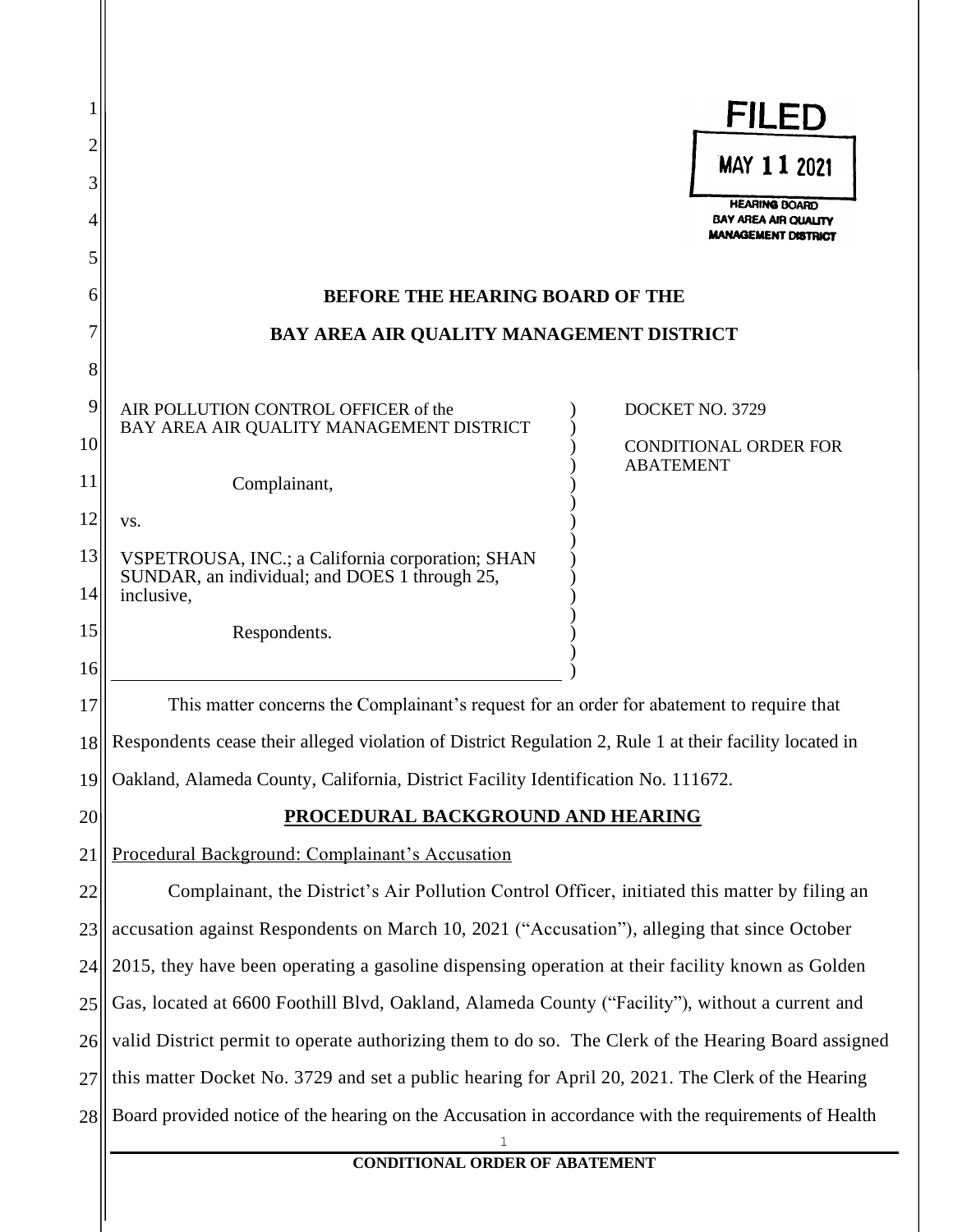1 2 and Safety Code section 40823 to the Complainant and to the Respondents at the addresses provided by the Complainant.

3 Public Hearing, April 20, 2021

4 5 6 The Hearing Board conducted a public hearing on April 20, 2021. Madeline Stone, Assistant Counsel; and Todd Gonsalves, Assistant Counsel, appeared on behalf of the Complainant. Shan Sundar appeared on behalf of Respondents.

7 8 9 10 11 12 13 14 15 16 17 The District may serve its Accusation on a person by certified mail and by a means of service authorized in civil actions. *Hearing Board Rule 4.4c.* The District may serve that person at the address listed in the District's records as that facility's owner and address. *District Regulation 1-412*. Ms. Stone described the District's service of the Accusation upon the Respondents. The District served the Accusation on Respondent Vspetrousa, Inc., a California corporation (Corporation) (*see* District's Request for Official Notice in Support of Accusation and Request for Order of Abatement (Request for Official Notice), Attachments 1 through 3), by certified mail on the Corporation's agent for service of process and at the Corporation's Facility address, which is the address listed in the District's record. The District served the Accusation on Respondent Shan Sundar by certified mail at the Facility address and at the address listed with the Secretary of State (*see* Request for Official Notice, Attachment 2).

18 19 20 21 22 23 Because Respondents did not file a notice of defense, Respondents' express admissions may be used as evidence without any notice thereof, and the Hearing Board may upon its own motion decide the matter or dismiss the action at the public hearing. *Hearing Board Rule 6.9(b)*. Ms. Stone stated that further, because of their having not filed a notice of defense, Respondents waived their right to a hearing pursuant to California Government Code section 11506(c). Chair Armento proceeded to conduct the hearing as scheduled.

24 25 26 Respondent Sundar explained to the Hearing Board that he understood his permit payments were overdue and said that his problem with making payment was the late and delinquent fees associated with the permit, which the District had refused to waive.

27 28 The Hearing Board "deemed approved" Complainant's Request for Official Notice – filed on April 12, 2021 – and took notice of the facts and documents included in the Request for Official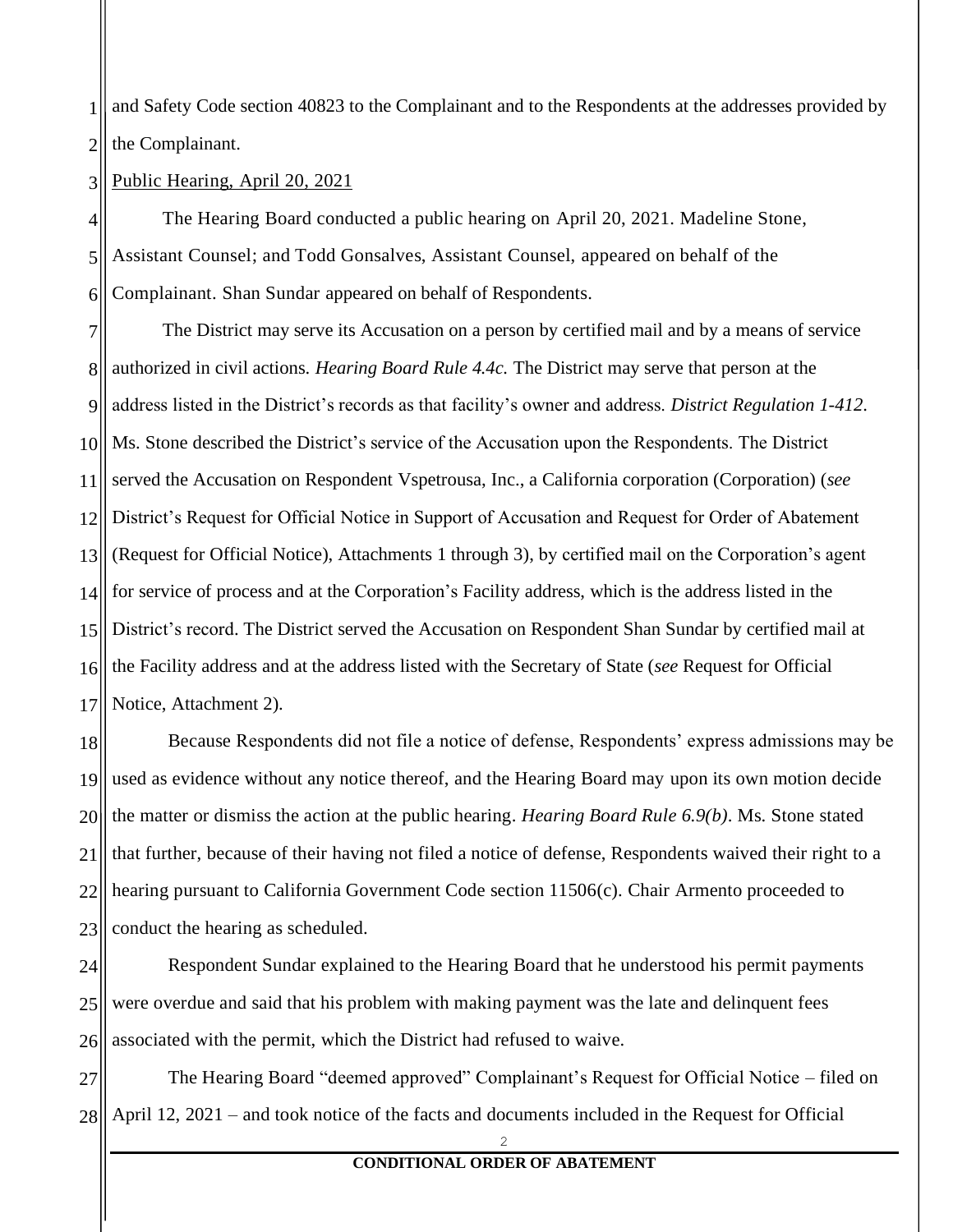1 2 3 4 Notice in support of its Accusation and its request for an order for abatement, in accordance with Hearing Board Rule 9.3. The Hearing Board took official notice of 22 facts and documents pertaining to the District's legal authority to pursue this matter and obtain an abatement order, the legal status of Respondent Vspetrousa, and the air contaminant emissions from gasoline dispensing operations.

5 6 Duncan Campbell, a District permit engineer; Miguel Zepeda, a District inspector; and Dennis Quatch, a District inspector, testified on behalf of the District.

7 8 9 10 11 12 13 14 15 16 17 18 Mr. Campbell testified that gasoline dispensing operations are a source of volatile organic compounds and are subject to the District permitting requirements pursuant to District Regulations 2-1-302, 2-1-401.2. He testified that beginning in 2005, the Facility, Site No. 111672 (previously Site No. C9693), had a District permit to operate (Permit) (*see* Exhibit 2), but that the Permit expired on December 1, 2014. He testified further that the Facility's Permit period is December 1 to December 1 of the following year (*see* Exhibit 2). He testified further that Respondent Vspetrousa is listed in the District's records as the Facility owner, and Respondent Shan Sundar is listed as Vspetrousa's President and as the Facility contact for the owner and operator and for billing purposes, and that the District has provided Respondents with Permit Renewal Invoices multiple times (*see* Exhibits 3, 4 and 5). Mr. Campbell testified that a person is not authorized to operate the equipment or sources covered by a permit if the Permit has expired or lapsed (*see* Exhibits 3, 4 and 5).

19 20 21 22 23 24 25 26 Miguel Zepeda testified that he has conducted three inspections of the Facility, first on July 17, 2018, then on November 28, 2018, and finally on April 17, 2019; that he observed the Facility operating on those days and visits; that he spoke with Respondent Sundar by phone and discussed the expired Permit. Mr. Zepeda further testified that on November 28, 2018, he issued Notice of Violation (NOV) No. A58438 to the Facility for operating in violation of District Regulation 2-1-302 and that Mr. Abdul Ghaf, Gas Station Clerk, signed the NOV (*see* Exhibit 6). Mr. Zepeda also testified that he put Respondent Sundar in touch with Mr. Campbell, the permit engineer for the Facility.

27 28 Dennis Quach testified that he has conducted two inspections of the Facility, first on March 22, 2021 and then on April 12, 2021; and that he observed the Facility operating on those days and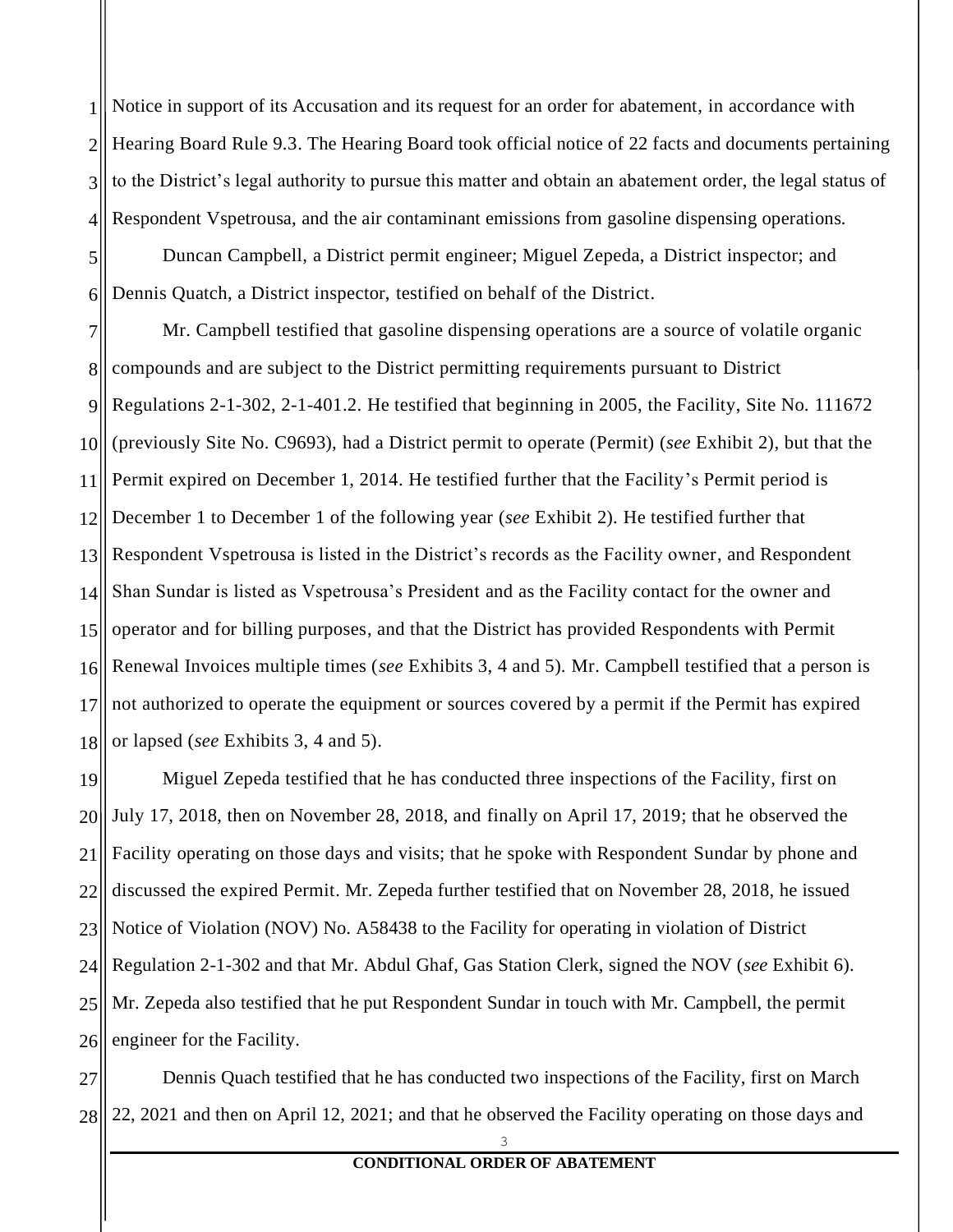1 2 visits. He also testified that he spoke with Respondent Sundar by telephone on April 1, 2021 and that Respondent Sundar was aware of his obligation to pay his outstanding Permit fees.

3 4 Following the presentation of testimonial and documentary evidence, the Hearing Board admitted all of the Complainant's proposed Exhibits  $1 - 9$  into evidence.

5 6 7 8 Following its deliberations, the Hearing Board unanimously approved issuance of a conditional order for abatement that required Respondents to cease gasoline dispensing operations or obtain a current and valid permit to operate within 20 calendar days from the date the order is filed (i.e., the "Effective Date" of the order).

9

## **WRITTEN FINDINGS IN SUPPORT OF ITS DECISION**

10 11 12 13 Health and Safety Code Section 42451(a) provides that the Hearing Board may, upon a motion from the Air Pollution Control Officer, issue an order for abatement where it finds that a person is operating equipment without a permit that the District requires. To that end, the Hearing Board finds as follows:

14 15 16 Respondents Vspetrousa, Inc. and Shan Sundar own or operate a facility known as Golden Gas, that is located at 6600 Foothill Blvd., Oakland, Alameda, California, District Facility Identification No. 111672 (previously FID No. C9693) (Facility).

17 18 19 20 A gasoline dispensing facility requires an annual District permit to operate pursuant to District Regulation 2-1-302, 2-1-401.2. The Facility has had a permit, with a permit period of December 1 to December 1 of the following year. Respondents have been operating since October 2015 without a current and valid permit.

21 22 23 24 The testimony and documentary evidence demonstrate that the Respondents are knowledgeable of their obligation to hold a permit to operate the Facility; that Respondents have been operating since at least October 2015 without a current or valid permit; and that Respondents have known since at least November 2018, that they have been operating without a current permit.

25 26 27 28 As a result of Respondents' continuing violation of District Regulation 2-1-302 despite their knowledge of the violation, the Hearing Board finds it appropriate to issue a conditional order for abatement that requires Respondents to cease gasoline dispensing operations at Golden Gas, located at 6600 Foothill Blvd., Oakland, Alameda County (Facility), unless they have obtained a current and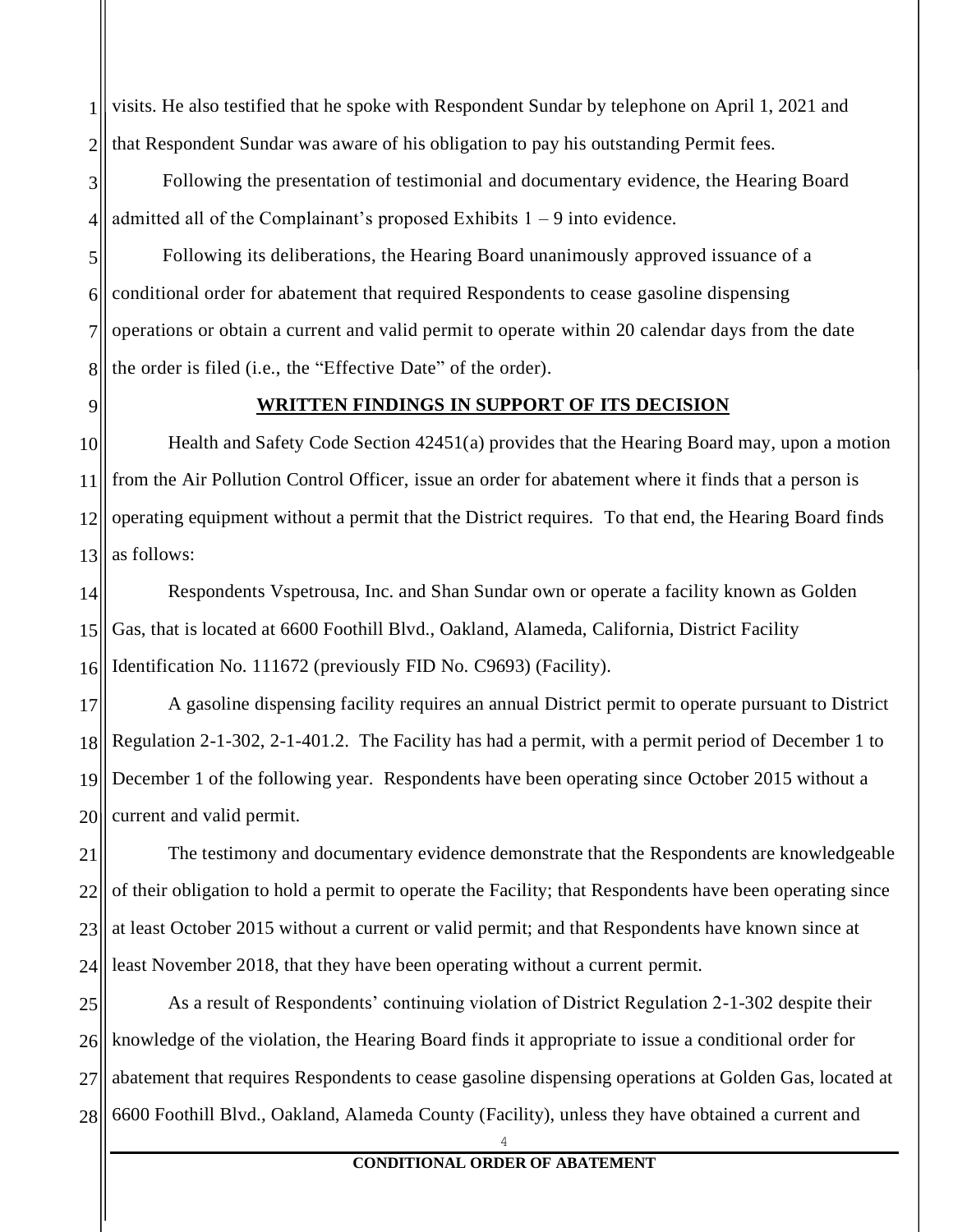1 2 3 valid permit to operate the Facility, as of twenty calendar days from the date the Hearing Board causes its findings and decision in this action to be filed, pursuant to Hearing Board Rule 10.3 and Health and Safety Code section 40863 (the "Effective Date").

## **CONDITIONAL ORDER FOR ABATEMENT**

**Cause being found therefore, pursuant to Sections 42451(a) and 42452 of the California Health and Safety Code, THE HEARING BOARD of the BAY AREA AIR QUALITY MANAGEMENT DISTRICT hereby ORDERS:**

8 9 10 11 12 13 14 15 16 17 18 19 20 21 22 23 24 25 26 27 1. That within twenty calendar days after the Effective Date, Vspetrousa, Inc., and Shan Sundar, and their agents, employees, successors and assigns (collectively, the "Respondents") shall cease violation of District Regulation 2, Rule 1 at 6600 Foothill Blvd., Oakland, Alameda County, California, listed in the District's records as Facility Identification Number 111672 (previously C9693) (Facility), by ceasing gasoline dispensing operations, unless and until they obtain a District permit for the Facility's said operations that is current and valid through December 1, 2021; and 2. Respondents shall submit to the Hearing Board either (a) a copy of a current and valid District permit to operate the Facility, or (b) Respondents' notarized written affirmation that they have ceased conducting gasoline dispensing operations at the Facility and that they shall not recommence such operations until they have met all applicable requirements to obtain or reinstate a current and valid District permit to operate, by no later than twenty calendar days from the Effective Date, with a copy of such documentation to Brian C. Bunger, District Counsel, on behalf of Complainant, the Air Pollution Control Officer; and 3. That this Hearing Board shall retain jurisdiction over the order for abatement for one year from April 20, 2021, the date of the public hearing in this matter, during which period the parties may apply to modify or terminate this Order in accordance with the Rules of the Hearing Board. **Moved By:** Peter Y. Chiu, M.D., P.E. **Seconded By:** Danny Cullenward, Ph.D, Esq. **Ayes:** Valerie J. Armento, Esq., Chair; Peter Y. Chiu, M.D., P.E.; Catherine Fortney, P.E.; Barbara Toole O'Neil, Ch.E., Q.E.P.; and Danny Cullenward, Ph.D., Esq.

28 **Noes:** None.

4

5

6

7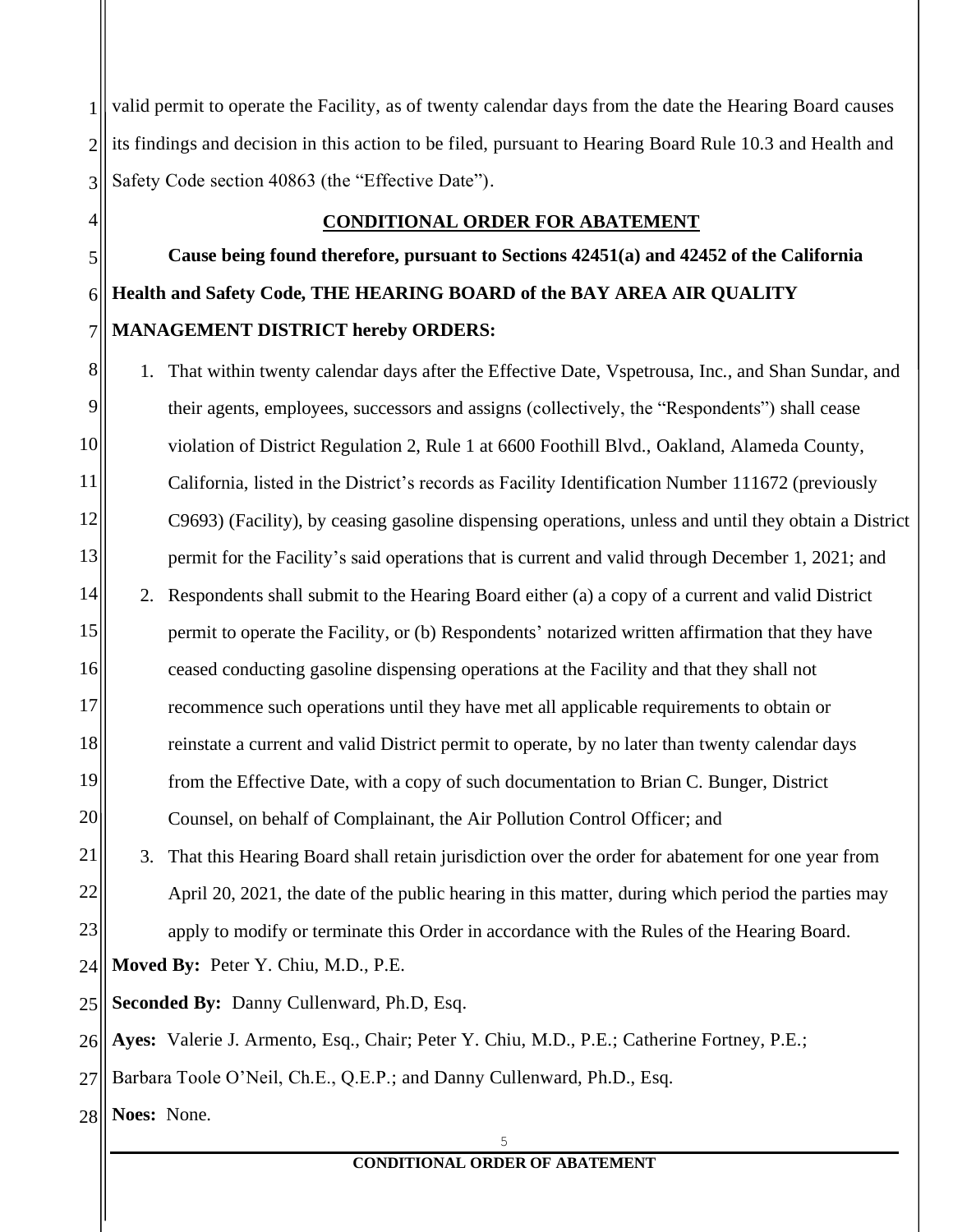| $\mathbf 1$              |                                         |                                       |  |
|--------------------------|-----------------------------------------|---------------------------------------|--|
| $\overline{c}$           | rie                                     | $\approx$                             |  |
| $\overline{\mathbf{3}}$  | Valerie J. Armento, Esq., Chair<br>Date |                                       |  |
| $\overline{\mathcal{A}}$ |                                         |                                       |  |
| 5                        |                                         |                                       |  |
| 6                        |                                         |                                       |  |
| $\overline{7}$           |                                         |                                       |  |
| 8                        |                                         |                                       |  |
| 9                        |                                         |                                       |  |
| 10                       |                                         |                                       |  |
| 11                       |                                         |                                       |  |
| 12                       |                                         |                                       |  |
| 13                       |                                         |                                       |  |
| 14                       |                                         |                                       |  |
| 15                       |                                         |                                       |  |
| 16                       |                                         |                                       |  |
| 17                       |                                         |                                       |  |
| 18                       |                                         |                                       |  |
| 19                       |                                         |                                       |  |
| 20                       |                                         |                                       |  |
| 21                       |                                         |                                       |  |
| 22                       |                                         |                                       |  |
| 23                       |                                         |                                       |  |
| 24                       |                                         |                                       |  |
| 25                       |                                         |                                       |  |
| 26                       |                                         |                                       |  |
| 27                       |                                         |                                       |  |
| 28                       |                                         | $\epsilon$                            |  |
|                          |                                         | <b>CONDITIONAL ORDER OF ABATEMENT</b> |  |
|                          |                                         |                                       |  |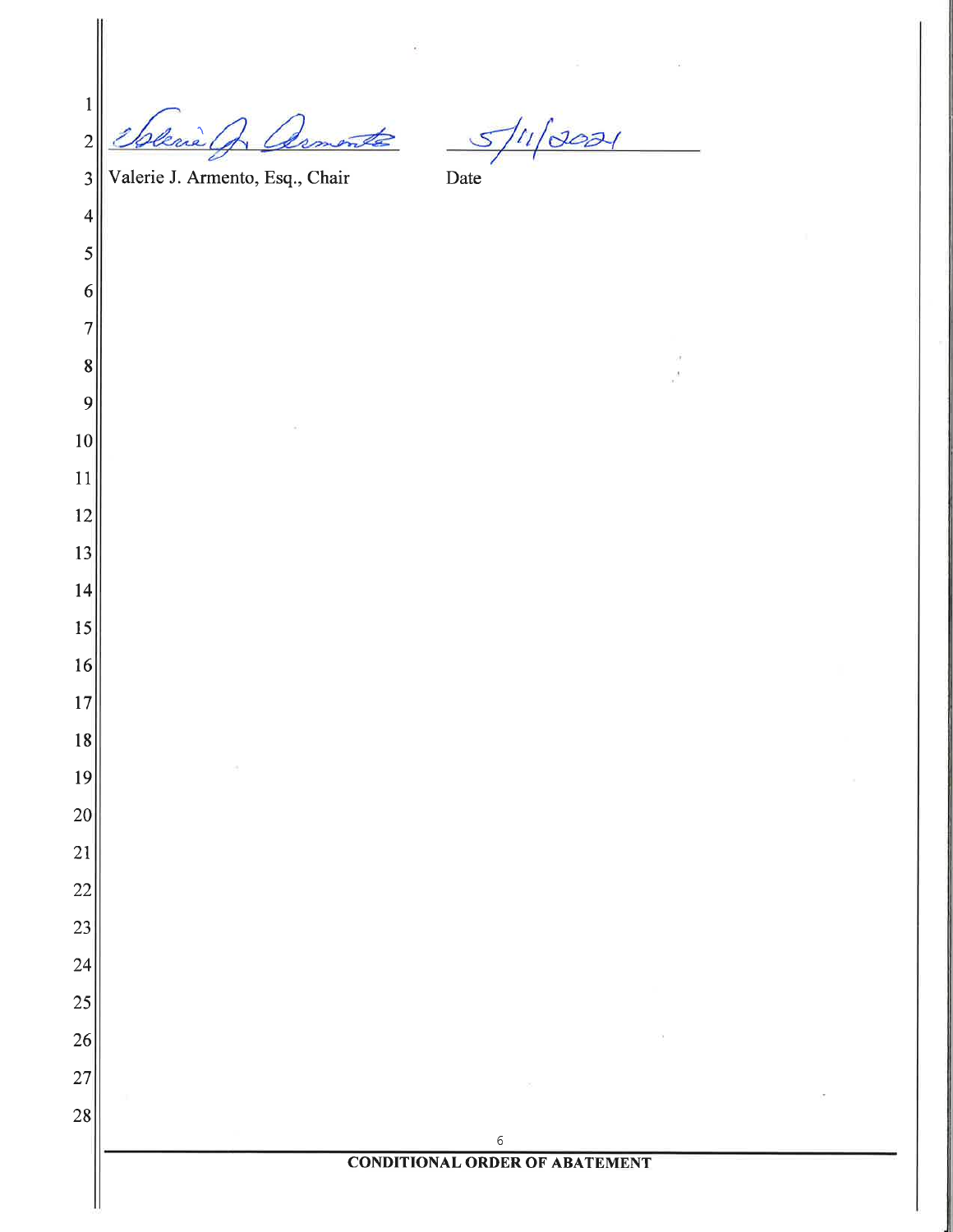| 1        | <b>BEFORE THE HEARING BOARD</b><br><b>OF THE</b>                                                                                                                                                           |                                                    |  |  |
|----------|------------------------------------------------------------------------------------------------------------------------------------------------------------------------------------------------------------|----------------------------------------------------|--|--|
| 2        | BAY AREA AIR QUALITY MANAGEMENT DISTRICT                                                                                                                                                                   |                                                    |  |  |
| 3        |                                                                                                                                                                                                            | <b>STATE OF CALIFORNIA</b>                         |  |  |
| 4        | AIR POLLUTION CONTROL OFFICER of                                                                                                                                                                           | Docket No.: 3729                                   |  |  |
| 5        | AREA<br><b>AIR</b><br><b>QUALITY</b><br><b>BAY</b><br>the<br>MANAGEMENT DISTRICT,                                                                                                                          | <b>CERTIFICATE OF SERVICE</b>                      |  |  |
| 6        | Complainant,                                                                                                                                                                                               |                                                    |  |  |
| 7        |                                                                                                                                                                                                            |                                                    |  |  |
| 8        | VS.                                                                                                                                                                                                        | <b>FILED</b>                                       |  |  |
| 9        | VSPETROUSA, INC., a California                                                                                                                                                                             | <b>MAY 11 2021</b>                                 |  |  |
| 10       | corporation; SHAN SUNDAR, an<br>Individual; and DOES $1 - 25$ , inclusive,                                                                                                                                 | <b>HEARING BOARD</b>                               |  |  |
| 11       | Respondent.                                                                                                                                                                                                | BAY AREA AIR QUALITY<br><b>MANAGEMENT DISTRICT</b> |  |  |
| 12       | <b>STATE OF CALIFORNIA</b>                                                                                                                                                                                 |                                                    |  |  |
| 13       | SS.<br>City and County of San Francisco                                                                                                                                                                    |                                                    |  |  |
| 14       |                                                                                                                                                                                                            |                                                    |  |  |
| 15       | I, Marcy Hiratzka, do hereby certify under penalty of perjury as follows:                                                                                                                                  |                                                    |  |  |
| 16<br>17 | That I am a citizen of the United States, over the age of eighteen years and not a party to the<br>above-entitled action; that I served a true copy of the attached Conditional Order for<br>Abatement on: |                                                    |  |  |
| 18       |                                                                                                                                                                                                            |                                                    |  |  |
| 19       | Shan Sundar, President                                                                                                                                                                                     | Shan Sundar, Agent for Service of                  |  |  |
|          | Vspetrousa, Inc.<br>6600 Foothill Blvd.                                                                                                                                                                    | Process<br>Vspetrousa, Inc.                        |  |  |
| 20       | Oakland, CA 94605-2019<br>$v$ spetrousa@gmail.com                                                                                                                                                          | 4301 San Leandro St.<br>Oakland, CA 94601          |  |  |
| 21       | Shan Sundar, Agent for Service of                                                                                                                                                                          | Shan Sundar, President                             |  |  |
| 22       | Process<br>Vspetrousa, Inc.                                                                                                                                                                                | Vspetrousa, Inc.<br>P.O. Box 43                    |  |  |
| 23       | 6600 Foothill Blvd.<br>Oakland, CA 94605-2019                                                                                                                                                              | Livermore, CA 94551                                |  |  |
| 24       | Shan Sundar, President                                                                                                                                                                                     | Shan Sundar, Agent for Service of<br>Process       |  |  |
| 25       | Vspetrousa, Inc.<br>4301 San Leandro St.                                                                                                                                                                   | Vspetrousa, Inc.                                   |  |  |
| 26       | Oakland, CA 94601                                                                                                                                                                                          | P.O. Box 43<br>Livermore, CA 94551                 |  |  |
| 27       |                                                                                                                                                                                                            |                                                    |  |  |
| 28       |                                                                                                                                                                                                            |                                                    |  |  |
|          |                                                                                                                                                                                                            |                                                    |  |  |
|          |                                                                                                                                                                                                            |                                                    |  |  |